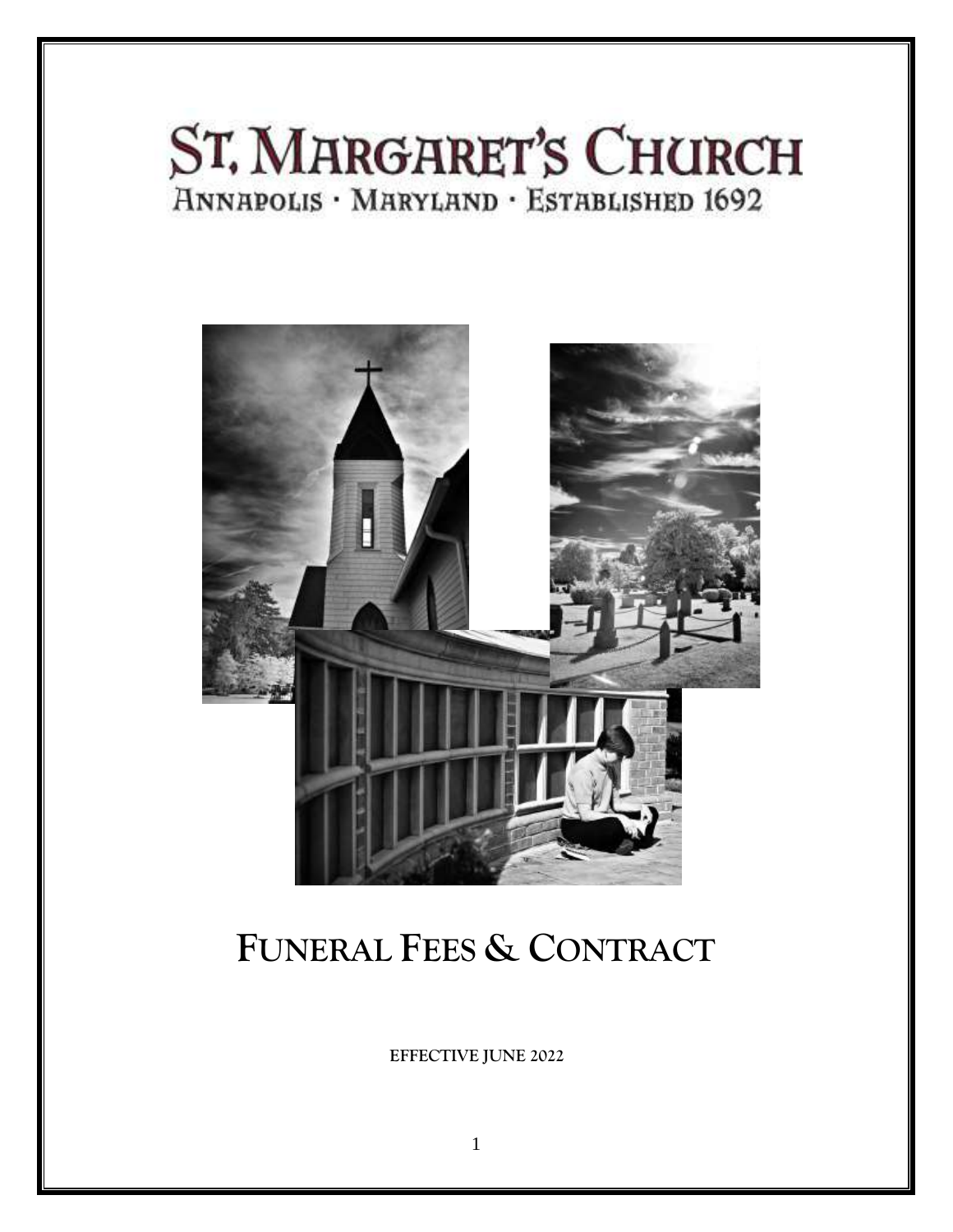## **FUNERAL FEES @ ST. MARGARET'S**

#### **Fees for Professional Participants in the Service**

\$775 – includes on site services of clergy, music director, altar guild, up to 50 color service programs, SMC staff churchyard administration as needed and cleaning fees.

This fee may be collected by the funeral home and transferred to St. Margaret's Church, or be paid

directly to the church. There may be other fees charged by the funeral home for their services. If special music or musicians are desired, there may be additional fees for their services.

#### **Facility Usage for Funeral Receptions**

St. Margaret's has a Parish Hall for families who want to hold a reception immediately after the service. Parish Hall use is limited to four hours.

#### **Parish Hall Usage Fee for Funeral Reception**

Monday-Friday 10am-3pm with no alcohol and user does cleanup<br>St. Margaret's pledging Members: \$100 Non-Members: \$250 St. Margaret's pledging Members: \$100

Weekends and holiday with no alcohol and user does setup/breakdown/cleanup St. Margaret's pledging Members: \$200 Non-Members: \$350

Hall use over 4 hours or after 3pm Mon-Fri will be charged \$100 for the first hour and \$75 for each additional hour.

- (1) For after hours, Saturdays, Sundays and holidays, there will be a fee for a Facilities Attendant to remain on site during the event. Maximum event time is 4 hours from setup to cleanup and out. Fee is \$200. This fee is waived for pledging church members. No attendant is required.
- (2) If alcohol will be served there is a \$100 fee to the church.

In order to serve alcohol, you are required to get an Alcohol permit from Anne Arundel County before the event occurs. The permit must be notarized and requires a signature from the Rector/Director of Church Operations. Anne Arundel County has a three-seven day turnaround time.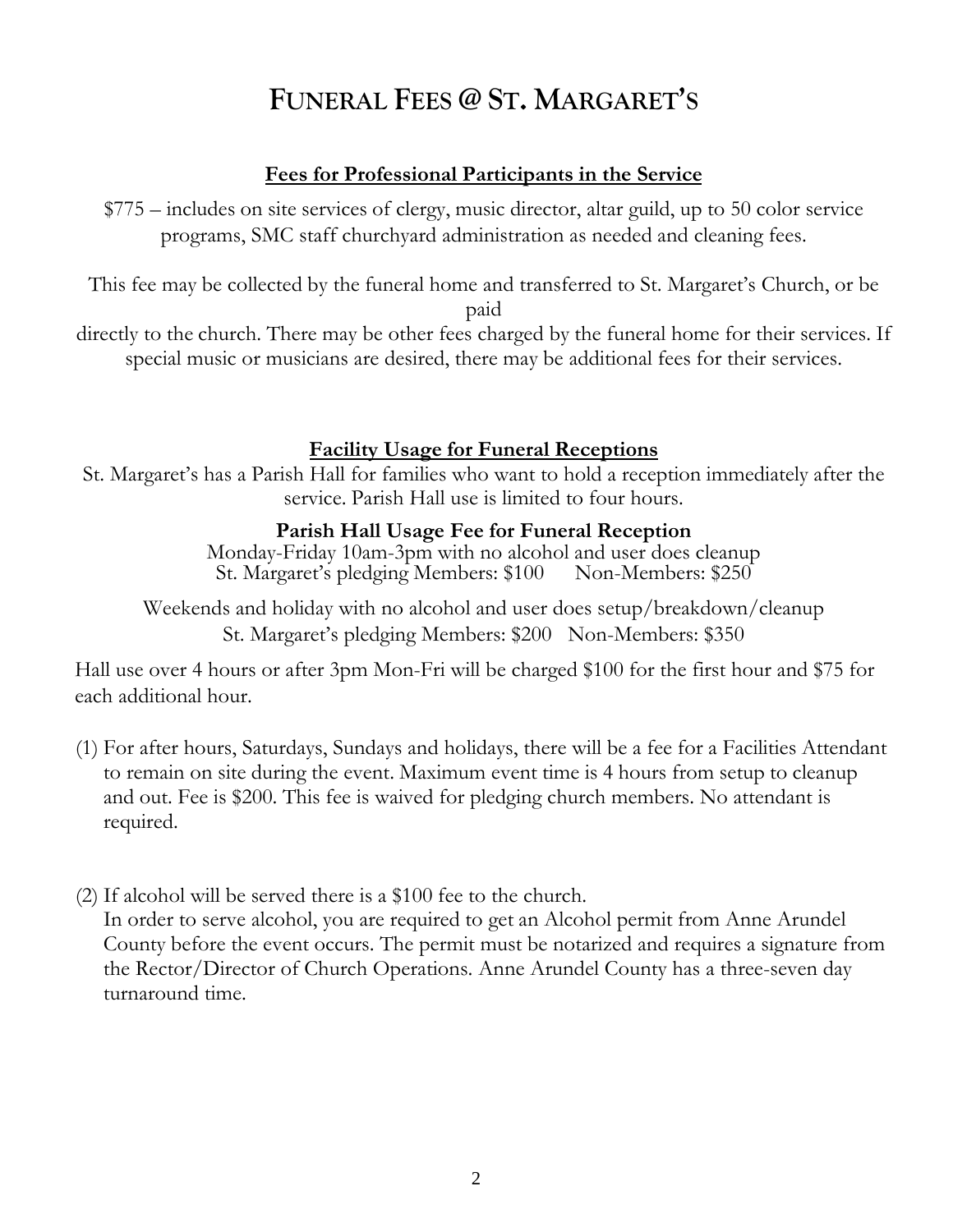## **FUNERAL SERVICE FEE BREAKDOWN**

**ST. MARGARET'S CHURCH 1601 Pleasant Plains Road Annapolis, MD 21409**

**Fees for Professional Participants in the service......................................................\$775 \* Lead Priest \$300 Assisting Priest/Servers \$125 Music Director \$250 Facilities/Guild Services \$100**

#### **RECEPTION FEE BREAKDOWN**

| Monday-Friday 10am-3pmMembers: \$100Non-Members: \$250                                                                    |                                                            |              |
|---------------------------------------------------------------------------------------------------------------------------|------------------------------------------------------------|--------------|
| Weekends and holidaysMembers: \$200Non-Members: \$350                                                                     |                                                            | $\mathbb{S}$ |
| Hall use over 4 hours or after 3pm Mon-Fri will be charged \$100<br>for the first hour and \$75 for each additional hour. | First additional hour \$100<br>$\#$ of hours $x$ \$75 = \$ |              |
|                                                                                                                           |                                                            |              |
|                                                                                                                           |                                                            | $\ast$       |

\*Does not include extra fees for additional musicians, cantor or other special services

*Any damage fees will be assessed and billed after event.* 

\_\_\_\_\_I acknowledge and agree to the fees as stated in this contract.